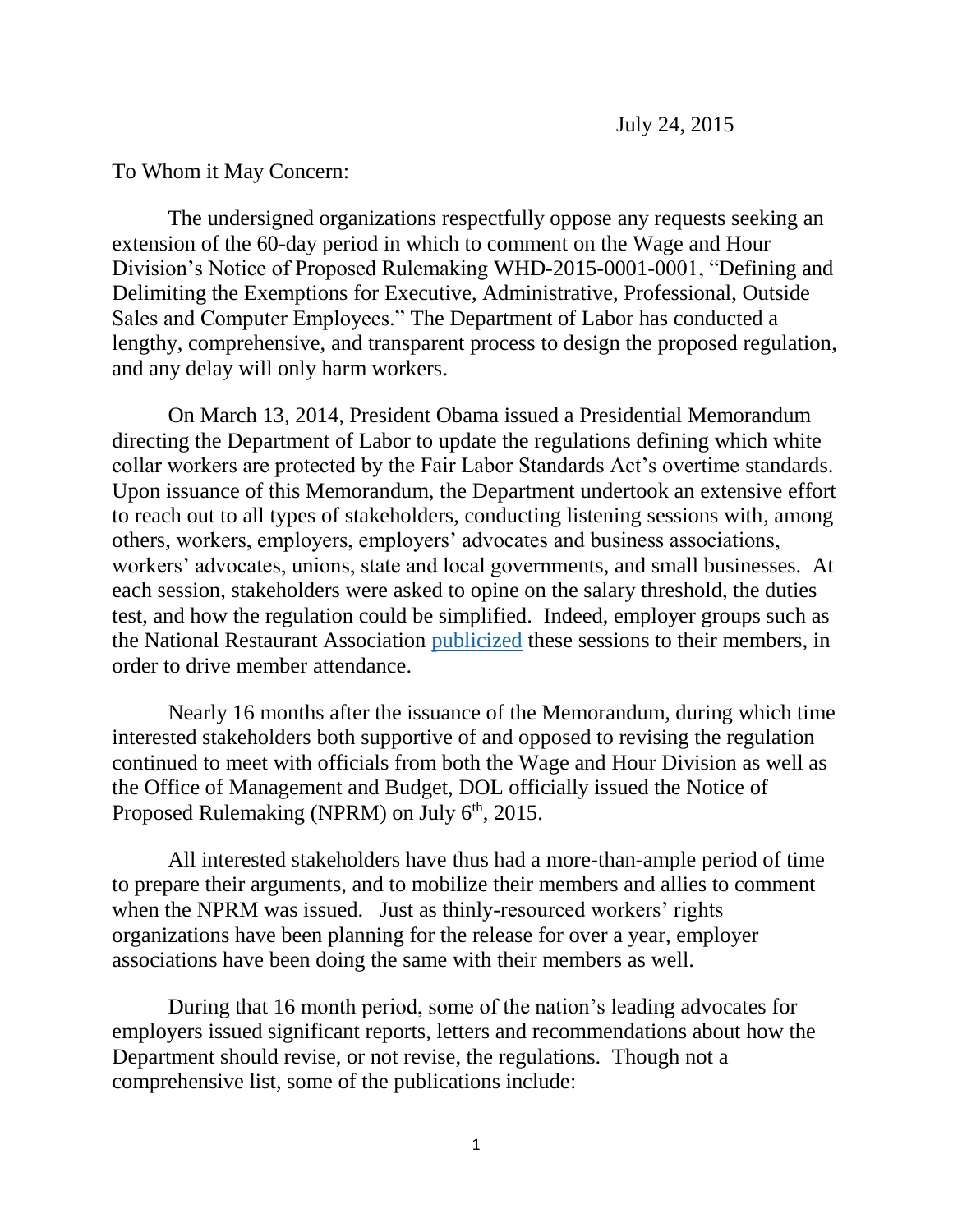- a 16-page [letter](http://www.hrpolicy.org/downloads/2014/14-55_Letter_to_Perez_re_FLSA_Update.pdf) from the Human Resources Policy Association;
- a 30-page [report](http://op.bna.com/dlrcases.nsf/id/gcii-9wnlmv/$File/NRF%20Report%20on%20Rethinking%20Overtime.pdf) from the National Retail Federation;
- an 8-page [report](http://thf_media.s3.amazonaws.com/2015/pdf/BG3031.pdf) from the Heritage Foundation; and
- 6 pages of data [analysis](http://www.nahb.org/~/media/Sites/NAHB/Research/Priorities/Overtime-Wages-State-by-State-Analysis.ashx?la=en) from the National Association of Home Builders.

These and other employer-generated materials address salary threshold levels comparable to what the Department has proposed, and include extensive comments about the duties test.

Based on all these factors, claims that the 60-day comment period is insufficient time to respond and coordinate one's members to respond ring hollow. The substance of the NPRM was not much of a surprise to anyone who has been following this issue for the last 16 months, except perhaps for the Department's suggestion that it may refrain from proposing any changes to the duties test at the current time. This, if anything, makes the process of preparing comments easier, rather than more difficult.

Most importantly, workers have seen their overtime protection continuously erode since the late 1970s, the last time the regulation was regularly updated to ensure that there was a sufficiently robust salary level. And the 2004 revisions did far too little to restore the lost value of the salary threshold, and significantly weakened the duties test, stripping even more protection from workers. Thus, for more than a decade, too many workers have been forced to work too many hours essentially for free. We cannot allow them to continue to suffer such abuses any longer than necessary. Similarly, the spreading of excess hours that will occur once the new regulation is finalized will provide much needed relief to the far too many under-employed and unemployed workers in our economy.

The <u>public</u> overwhelmingly supports the proposed rule, there is strong Congressional [support,](http://thehill.com/policy/finance/248464-congressional-dems-back-obama-on-overtime-rules) it is well within the Department of Labor's power to issue a new overtime rule, and as described above, those now requesting an extension had ample opportunity and every reason to anticipate the proposed salary threshold.

The only reasonable conclusion one can come to is that opponents' only hope for defeating this regulation, is to run out the clock on DOL's ability to issue a final regulation in a timely fashion. Extending the notice and comment period for this NPRM is the first step in a campaign to accomplish just that.Indeed, one need look no further than the Chair of the House Education and Workforce Committee admitted as such to a Bloomberg/BNA reporter: "We've got a year and a half to push back," Rep. Tim Walberg (R-Mich.), who chairs the Committee on Education and the Workforce's Subcommittee on Workforce Protections, told